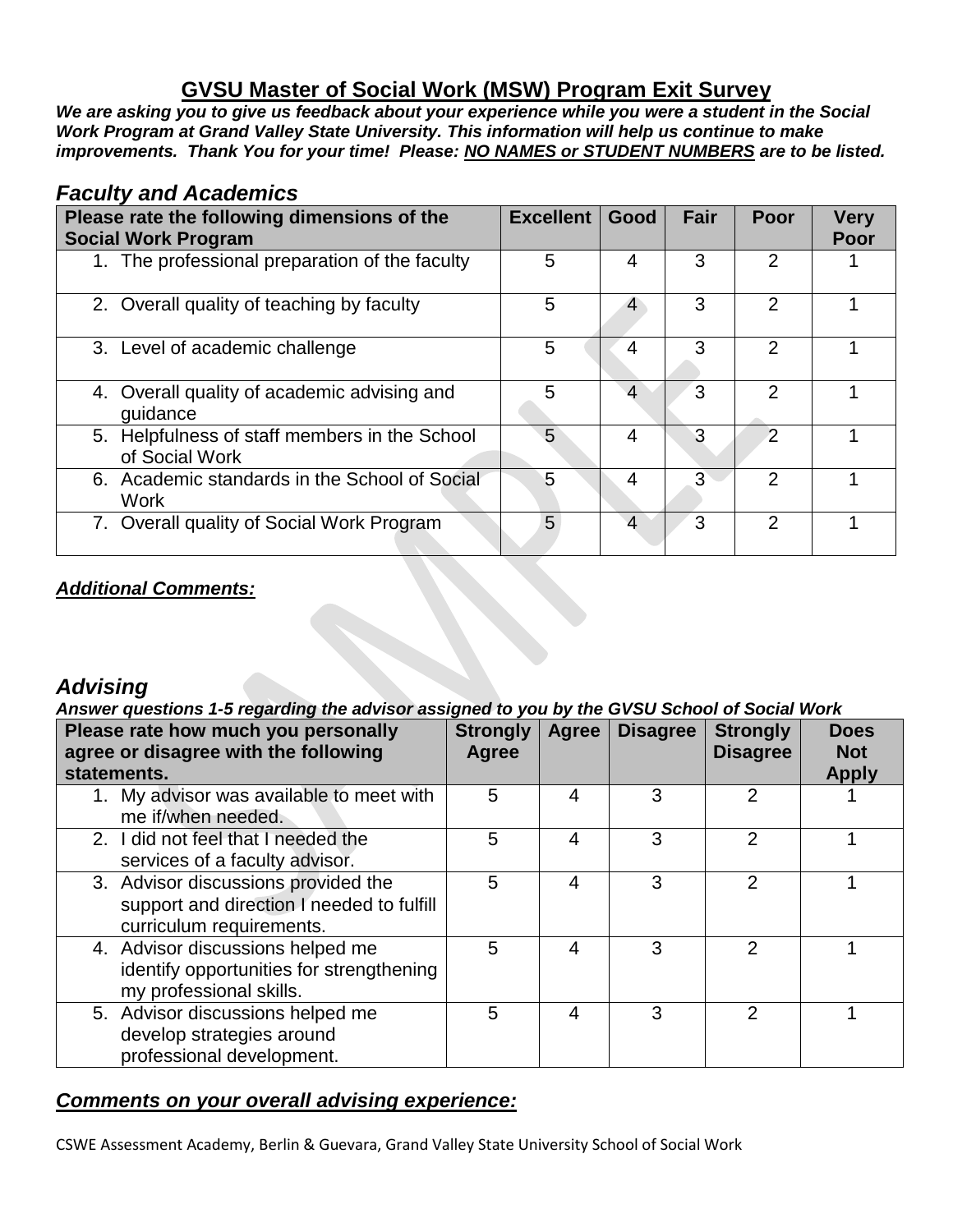#### *Admissions*

| Please rate how much you personally<br>agree or disagree with the following<br>statements.                            | <b>Strongly</b><br>Agree | Agree | <b>Disagree</b> | <b>Strongly</b><br><b>Disagree</b> | <b>Does</b><br><b>Not</b><br><b>Apply</b><br>(N/A) |
|-----------------------------------------------------------------------------------------------------------------------|--------------------------|-------|-----------------|------------------------------------|----------------------------------------------------|
| 1. Based on the materials posted on the<br>School of Social Work website, the<br>Admissions process was clear.        | 5                        | 4     | 3               | 2                                  |                                                    |
| 2. Upon submission of my application to<br>the social work program, I was notified<br>of a decision within 4-6 weeks. | 5                        | 4     | 3               | $\mathcal{P}$                      |                                                    |
| 3. My admission inquiries were<br>responded to, in a timely manner within<br>2-3 business days.                       | 5                        | 4     | 3               | 2                                  |                                                    |
| 4. The information provided at the<br>Program's Orientation was helpful.                                              | 5                        | 4     | 3               | 2                                  |                                                    |
| 5. There were multiple sections of<br>courses for me to select form.                                                  | 5                        | 4     | 3               | っ                                  |                                                    |

### *Comments on your overall admissions experience:*

## *Field Education*

- 1. Was your field placement in one of the three fields of practice you requested in your field application?
	- □ Yes □ No □ Not Sure

| Please answer the following questions<br>regarding your interaction with the Field<br><b>Education office.</b>       | <b>Excellent</b> | Good | Average | <b>Below</b><br>Average | Poor |
|----------------------------------------------------------------------------------------------------------------------|------------------|------|---------|-------------------------|------|
| 2. Please rate your understanding of the<br>field practicum placement process,<br>prior to starting field education. | 5                |      |         | 2                       |      |
| 3. Please rate the responsiveness of the<br>Field Education Office to your<br>educational needs and concerns.        | 5                |      | 3       | 2                       |      |
| 4. Please rate your understanding of your<br>role as a student in the field practicum<br>setting.                    | 5                |      |         | $\mathcal P$            |      |
| 5. Field orientation                                                                                                 | 5.               | 4    | 3       | $\overline{2}$          |      |
| 6. Overall, please rate your experience<br>with the Field Education office.                                          | 5                |      |         |                         |      |

#### *Comments on your overall experience with the Field Office:*

CSWE Assessment Academy, Berlin & Guevara, Grand Valley State University School of Social Work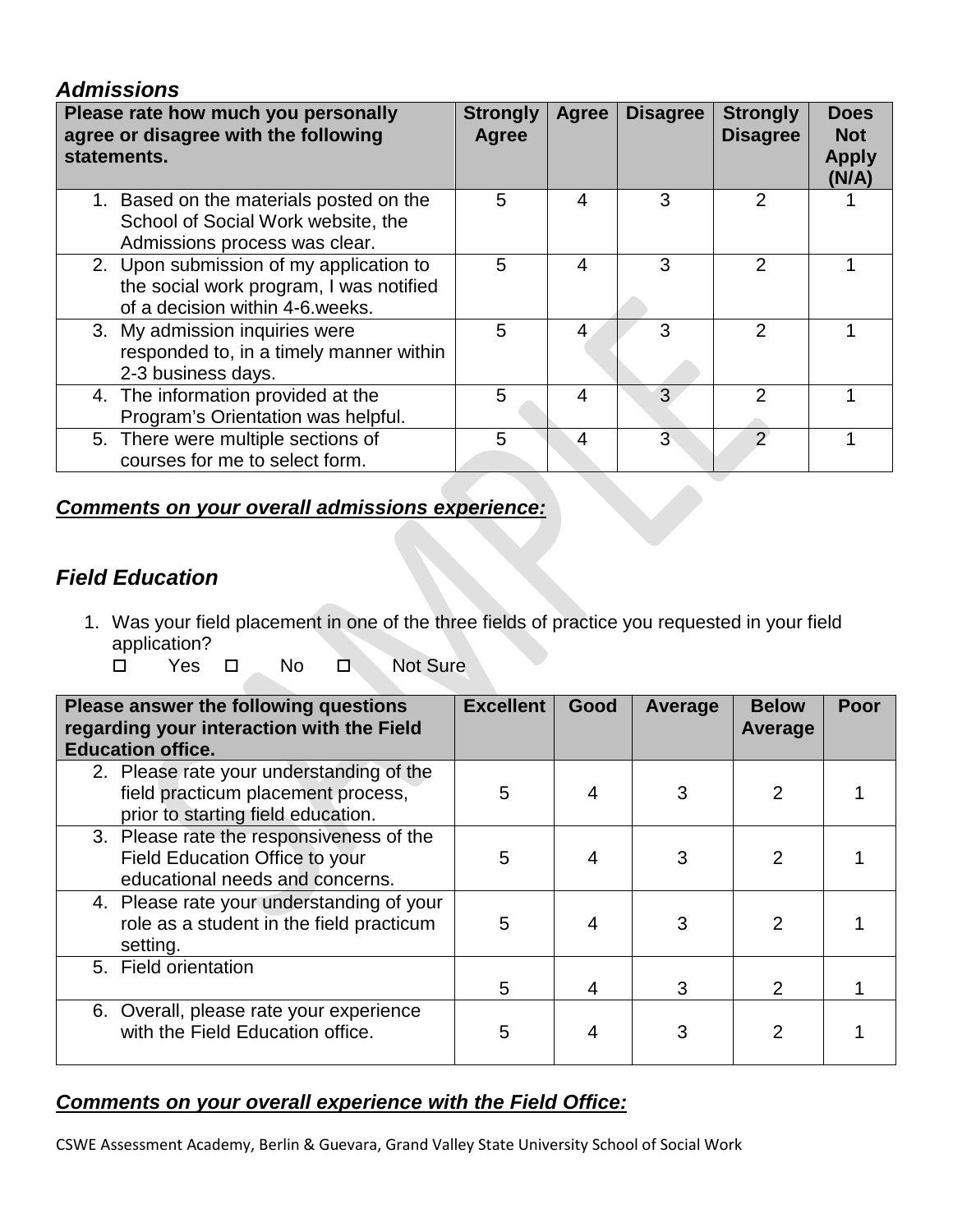## *Diversity & Cultural Competence*

| Please rate how much you personally                                           | <b>Strongly</b> | <b>Agree</b>   | <b>Disagree</b> | <b>Strongly</b> | <b>Does</b>               |
|-------------------------------------------------------------------------------|-----------------|----------------|-----------------|-----------------|---------------------------|
| agree or disagree with the following<br>statements.                           | <b>Agree</b>    |                |                 | <b>Disagree</b> | <b>Not Apply</b><br>(N/A) |
| The Program supports & encourages:                                            |                 |                |                 |                 |                           |
| 6. Racial diversity                                                           | 5               | $\overline{4}$ | 3               | $\overline{2}$  | 1                         |
| 7. Ethnic diversity                                                           | 5               | $\overline{4}$ | 3               | 2               | $\mathbf{1}$              |
| 8. Gender diversity                                                           | 5               | $\overline{4}$ | 3               | 2               | 1                         |
| 9. Gender identity and expression                                             | 5               | $\overline{4}$ | 3               | $\overline{2}$  | 1                         |
| 10. Sexual orientation                                                        | 5               | $\overline{4}$ | $\overline{3}$  | $\overline{2}$  | 1                         |
| 11. Age diversity                                                             | 5               | $\overline{4}$ | 3               | $\overline{2}$  | $\mathbf{1}$              |
| 12. Disability diversity                                                      | 5               | $\overline{4}$ | $\overline{3}$  | $\overline{2}$  | 1                         |
| 13. Religious and Spiritual diversity                                         | 5               | $\overline{4}$ | $\overline{3}$  | $\overline{2}$  | $\mathbf{1}$              |
| 14. Socioeconomic Status diversity                                            | 5               | $\overline{4}$ | 3               | 2               | $\mathbf{1}$              |
| 15. International diversity                                                   | 5               | $\overline{4}$ | 3               | $\overline{2}$  | $\mathbf{1}$              |
| 16. Immigration status                                                        | 5               | $\overline{4}$ | 3               | $\overline{2}$  | $\mathbf{1}$              |
| 17. Tribal sovereign status                                                   | 5               | $\overline{4}$ | 3               | $\overline{2}$  | 1                         |
| 18. Political ideology                                                        | 5               | $\overline{4}$ | 3               | 2               | 1                         |
| The Program's support &<br>encouragement of diversity met my<br>expectations: |                 |                |                 |                 |                           |
| 19. In courses                                                                | 5               | $\overline{4}$ | 3               | $\overline{2}$  | 1                         |
| 20. In field placements                                                       | 5               | $\overline{4}$ | 3               | 2               | $\mathbf{1}$              |
| 21. In student organizations and<br>activities                                | 5               | $\overline{4}$ | 3               | $\overline{2}$  | 1                         |
| 22. In social work sponsored<br>educational extracurricular events            | 5               | $\overline{4}$ | 3               | 2               | 1                         |

# *Comments regarding support and encouragement of Diversity*

CSWE Assessment Academy, Berlin & Guevara, Grand Valley State University School of Social Work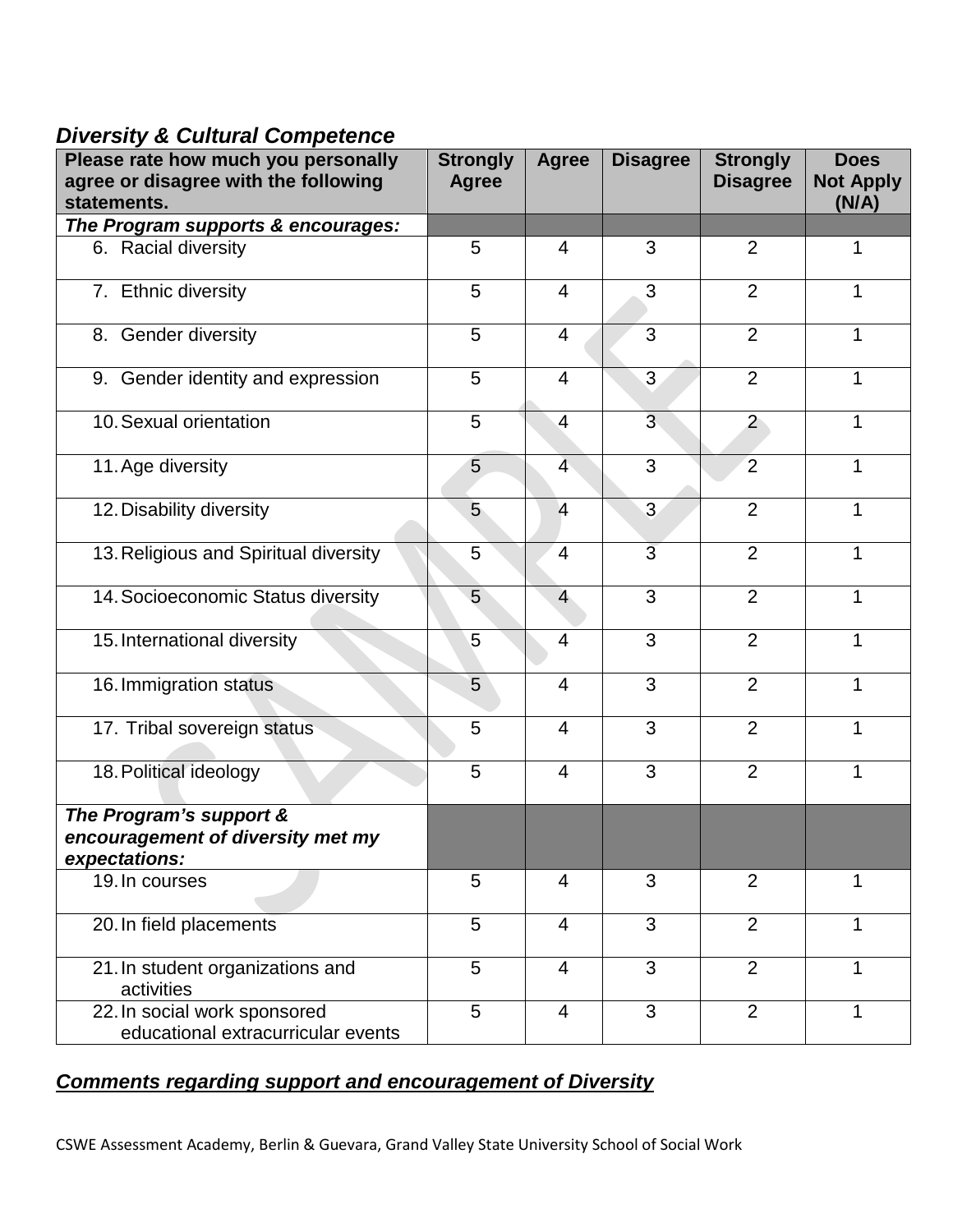# *University Support Services*

| Please rate how much you personally<br>agree or disagree with the following<br>statements.                                    | <b>Strongly</b><br>Agree | Agree | <b>Disagree</b> | <b>Strongly</b><br><b>Disagree</b> | <b>Does</b><br><b>Not</b><br><b>Apply</b><br>(N/A) |
|-------------------------------------------------------------------------------------------------------------------------------|--------------------------|-------|-----------------|------------------------------------|----------------------------------------------------|
| 6. The Writing Center helped me improve<br>my writing skills.                                                                 | 5                        | 4     | 3               | っ                                  |                                                    |
| 7. I had sufficient access to librarians,<br>library services, assistance, databases<br>& collections during my time at GVSU. | 5                        | 4     | 3               | 2                                  |                                                    |
| 8. I utilized career advising from the<br>career center.                                                                      | 5                        | 4     | 3               | 2                                  |                                                    |
| 9. I utilized career advising from the<br><b>School of Social Work</b>                                                        | 5                        | 4     | 3               | າ                                  |                                                    |

# *Overall Experience*

| Overall, how would you rate the quality of<br>your experiences while at GVSU | Excellent   Good   Fair |   | Poor | <b>Very</b><br>Poor |
|------------------------------------------------------------------------------|-------------------------|---|------|---------------------|
| 10. Your academic experience.                                                |                         |   |      |                     |
| 11. Your student life experiences.                                           | 5                       |   |      |                     |
| 12. Your overall experience.                                                 | 5                       | 3 | 2    |                     |
| 13. Your overall experience in the School of<br>Social Work                  | 5                       |   | ົ    |                     |

## **General Comments:**